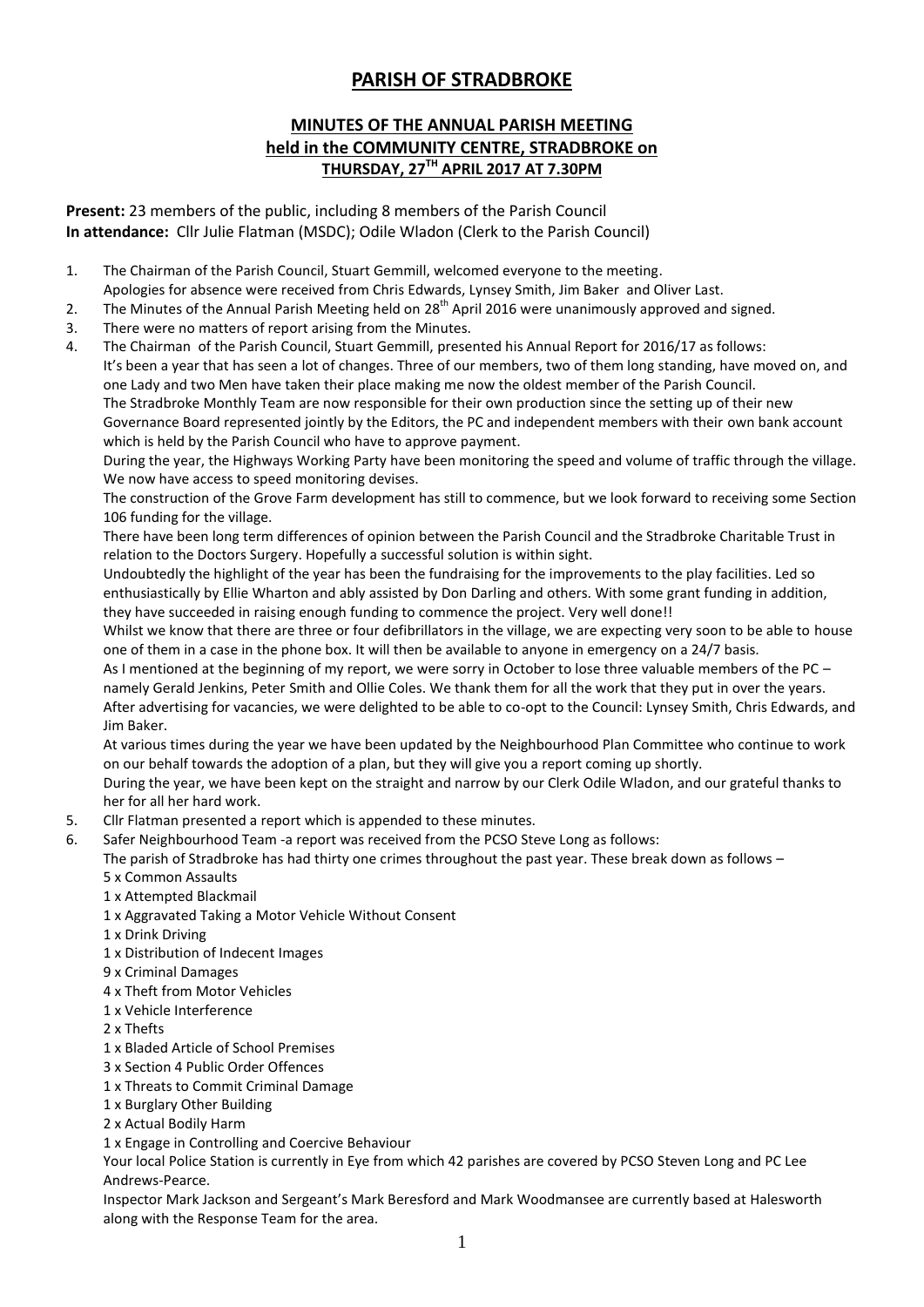A Speed Data Recorder was recently deployed along Laxfield Road to gather the speeds of traffic travelling along the road 24 hours a day. As a result of the data, the Safety Camera Team will now enforce when they are in the area. The Police Crime Commissioner Tim Passmore will be hosting a Public Meeting at Eye Town Hall on Tuesday 2nd May at 7pm, all members of public are welcome.

7. Neighbourhood Plan - Gillian Rennie-Dunkerley presented an update on the Neighbourhood Plan work to date and stages going forward – a copy of this can be found at[: http://www.stradbrokeonline.org.uk/index.php/stradbroke](http://www.stradbrokeonline.org.uk/index.php/stradbroke-neighbourhood-plan-home-page)[neighbourhood-plan-home-page](http://www.stradbrokeonline.org.uk/index.php/stradbroke-neighbourhood-plan-home-page)

Gillian expressed her thanks to the volunteers for giving up their time and who have stuck with it and for being fully committed to the project.

Questions were raised about the site assessment criteria and it was confirmed that the local needs have been used to formulate the criteria by which each site is assessed.

Ian Poole of MSDC confirmed that the even though the plan was not yet adopted, all the evidence and information gathered can be used when submitting comments on planning applications.

Consultation is ongoing as to whether the new sites not previously included in the questionnaire can now be added without a further consultation on this element of the plan.

Upcoming events:

- Site assessments
- Housing allocation option event
- Completion of draft plan
- Launch of draft to the community in October 2017
- Pre submission launch at the end of the year
- Submission in the new year.
- 8. Stradbroke High School Mr John Axtell (Head of School) and Mr Smith (Chair of Governors) presented, a copy is appended to the minutes.
- 9. Stradbroke VC Primary School James Hargrave (Chair of Governors) presented a report as follows: This has been another busy and successful year for Stradbroke Primary School. Our partnership with All Saints Primary School in Laxfield continues to grow. We share an Executive Headteacher – Melanie Barrow - and have a single governing body.

We are extremely proud to be one of only two schools in Suffolk to have received letters from the Department for Education because our children were in the top 3% of all schools in England for pupil progress. The only other school in the county to get such a letter was our partner school in Laxfield! Progress is measured from when children are seven to when they leave the school after their SATs when they are 11. Congratulations to all our staff and children on this achievement.

Stradbroke continues as a strategic partnership school in the "Primary East" teaching schools alliance including local schools such as Gislingham, St Peter and St Paul Eye and Wortham. We are the lead school for initial teacher training in the alliance which means we select and help to train teachers. These trainee teachers work in local schools – including Stradbroke and Laxfield – whilst they also undertake class based training one day a week.

Our trainee in Stradbroke this year – Laura Muttock – has been appointed to a vacant teaching post at Laxfield from the start of the next academic year. We already have a member of teacher at Stradbroke – Becca Keeble – who joined us after successfully completing her training. Next year ten teachers will train across local schools.

Our Executive Headteacher Melanie Barrow has been designated as a National Leader of Education this year which means that Stradbroke is now a "national support school". National Leaders of Education are appointed by the Department for Education and are strong school leaders, who have experience of effectively supporting schools in challenging circumstances. Melanie and other staff from Stradbroke and Laxfield will continue to support other schools. Our Chair of Governors, James Hargrave is also a National Leader of Governance and has just finished supporting a school in Haverhill.

The children at Stradbroke continue to enjoy a rich curriculum with a good balance between academic work, the Arts and opportunities for trips away from school.

This year's overarching topic across the school has been legends and legacies and the children have been on trips to the Harry Potter Studios and to Bewilderwood to help with their learning.

Stradbroke children performed A Midsummer Night's Dream this year at the Apex Theatre in Bury St Edmunds. The audience also saw performances from children from three large secondary schools. Our pupils gave a convincing performance which was well received by the audience.

The school continues to be very well supported by parents and the Friends of the School are active in fundraising to support the school. Currently the Friends are raising money for a new outdoor stage for the playground.

- 10. Stradbroke Trust Jane Merritt presented a report on behalf of Peter Smith, a copy is appended to the minutes.
- 11. SCALT Maureen John reported that the Café and Post Office are busy and continue to flourish. It is proving a popular community hub and the new carpark has improved that part of the village.
- 12. Stradbroke Good Neighbours Jane Gemmill presented a report as follows: